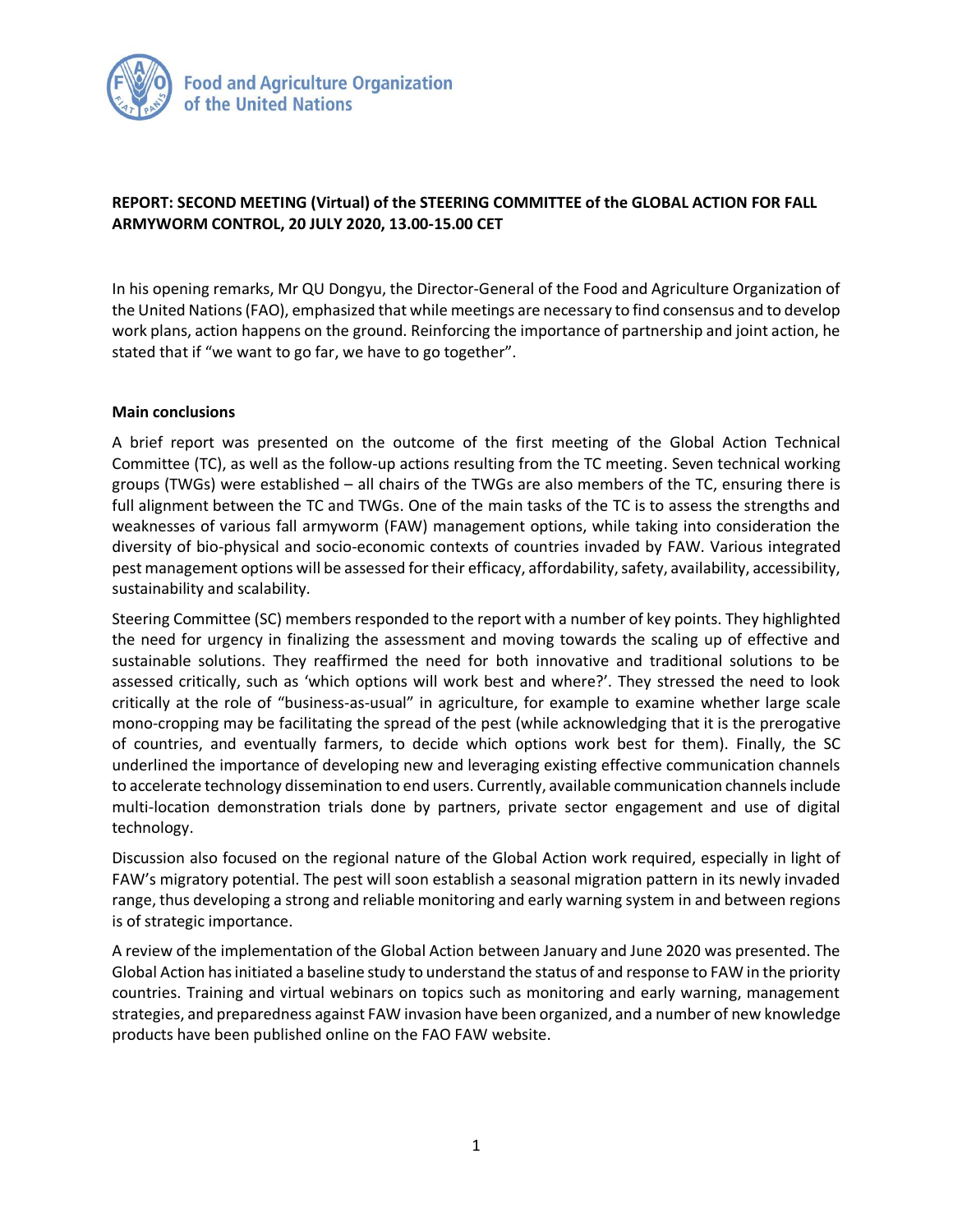An update was provided on the High-Level Conference (HLC) on Fall Armyworm Control, being organized in collaboration with the African Development Bank (AfDB). The HLC is now tentatively planned as a virtual meeting on 6 October 2020.

In closing, Mr QU related some of the challenges faced by the Global Action, including field implementation and resource mobilization in the context of COVID-19, as well as the desert locust emergency. He stressed that the Global Action will nonetheless continue its efforts in a more pragmatic direction, and re-emphasized the importance of the Global Action to global food security, feed, biofuel and the fibre industry, calling for a holistic and action-oriented approach towards FAW control. A countdown plan of key outputs and activities for 2020 has been prepared to answer this call. This plan is meant to be a living document that clarifies the direction of actions for the next five months, while maintaining some agility and flexibility.

The TC will now gather evidence regarding sustainable solutions for FAW control, which will be reported on during the next SC meeting and subsequently offered to countries as recommendations.

The next SC meeting is due to be held immediately before or after the HLC.

(*Revised 11 August 2020*)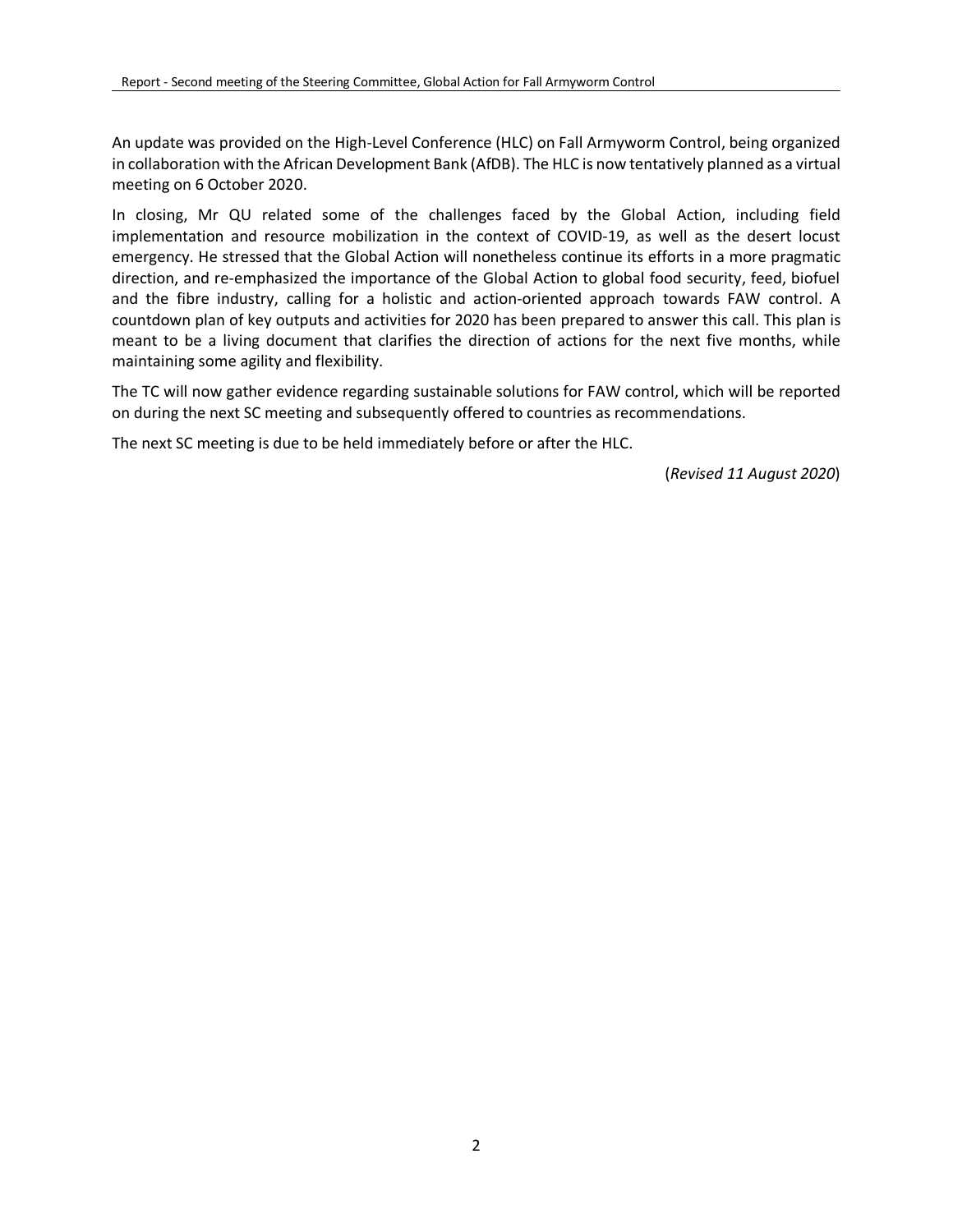## ANNEX 1: Agenda

| <b>TIME</b> | <b>AGENDA ITEM</b>                                                                                                                                                                                    | <b>PRESENTER</b>                  |
|-------------|-------------------------------------------------------------------------------------------------------------------------------------------------------------------------------------------------------|-----------------------------------|
| 13.00-13.05 | 1. Opening of the meeting                                                                                                                                                                             | Director-General                  |
| 13.05-13.10 | 2. Adoption of the Agenda<br>(SC-FAW_2ndMeeting_01_Agenda)                                                                                                                                            | Director-General                  |
| 13.10-13.25 | 3. Report of the First meeting of the Technical<br>Committee (TC) and update on the development of<br>TC workplan<br>(SC-FAW_2ndMeeting_02_Report of the First<br>meeting of the Technical Committee) | Mr Robert Bertram, Vice-<br>Chair |
| 13.25-13.50 | 4. Comments/Questions from members                                                                                                                                                                    | Ms Maria Helena Semedo            |
| 13.50-14.00 | 5. Review of the implementation plan of Global<br>Action<br><b>Global Action Progress Report</b><br>(SC-FAW_2ndMeeting_03_ProgressReport)                                                             | Mr Rémi Nono Womdim               |
| 14.00-14.15 | 6 Comments/Questions from members                                                                                                                                                                     | Ms Maria Helena Semedo            |
| 14.15-14.25 | 7. Updates on the High-level Conference on Fall<br>Armyworm Control<br>Draft Concept Note for the High-level Conference<br>on Fall Armyworm Control<br>(SC-FAW 2nd Meeting 04 HLC DraftCN)            | Mr Rémi Nono Womdim               |
| 14.25-14.40 | 8. Comments/Questions from members                                                                                                                                                                    | Ms Maria Helena Semedo            |
| 14.40-14.50 | 9. Date for next meeting                                                                                                                                                                              | Ms Maria Helena Semedo            |
| 14.50-15.00 | 10. Closure                                                                                                                                                                                           | Director-General                  |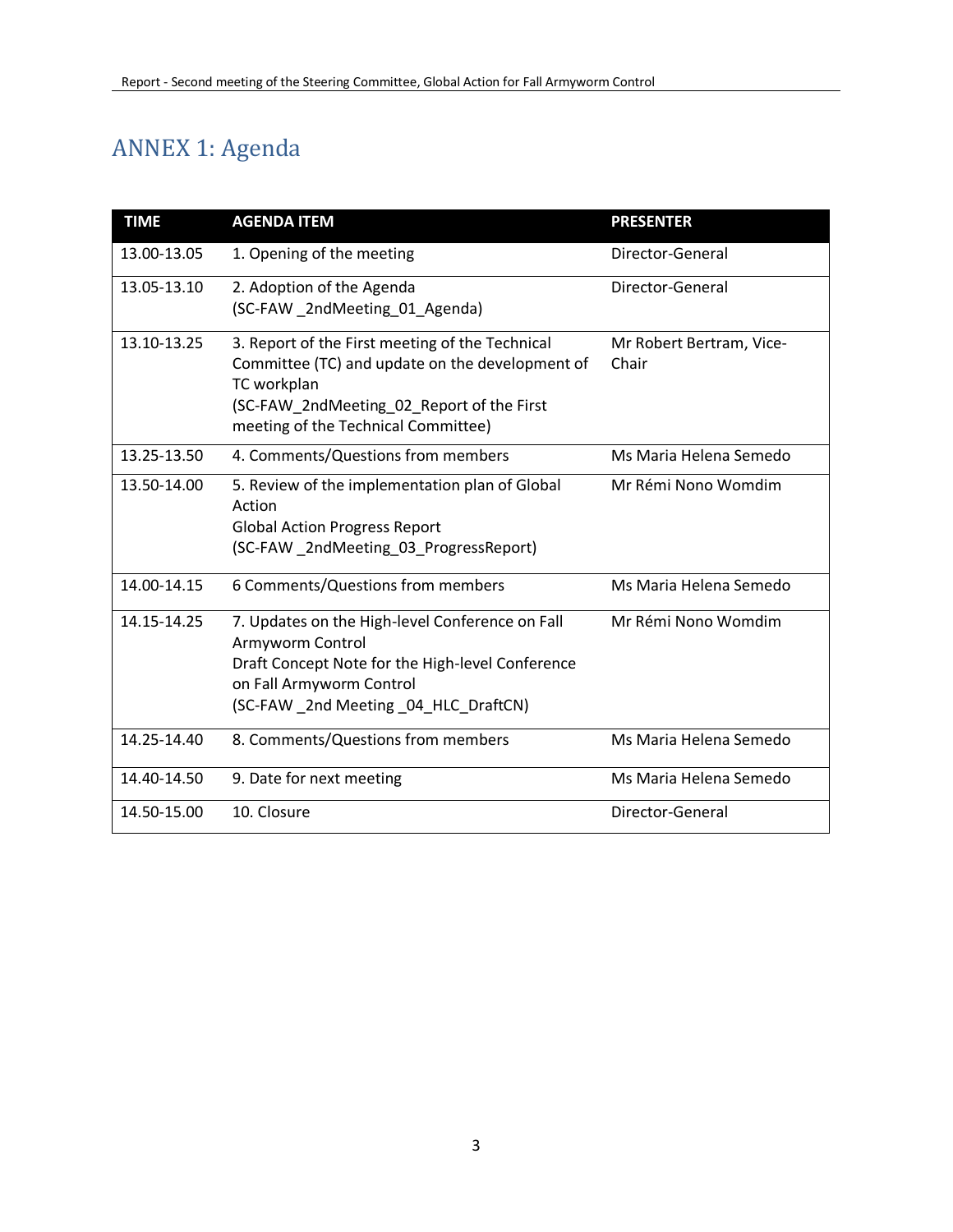## ANNEX 2: List of participants

|     | <b>NAME</b>                                           | <b>TITLE</b>                               | <b>ORGANIZATION</b>                                                          | <b>ROLE</b>                                           | <b>EMAIL</b>               | <b>CITY, COUNTRY</b>                  |
|-----|-------------------------------------------------------|--------------------------------------------|------------------------------------------------------------------------------|-------------------------------------------------------|----------------------------|---------------------------------------|
| 1.  | Mr QU Dongyu                                          | Director-General                           | <b>FAO</b>                                                                   | Chair                                                 | DG@fao.org                 | Rome, Italy                           |
| 2.  | Ms Maria Helena Semedo                                | Deputy Director-<br>General                | <b>FAO</b>                                                                   | Co-chair                                              | DDN@fao.org                | Rome, Italy                           |
| 3.  | Mr Robert Bertram                                     | <b>Chief Scientist</b>                     | United States Agency for<br><b>International Development</b><br>(USAID)      | Vice Chair/<br>Chair of the<br>Technical<br>Committee | rbertram@usaid.gov         | Washington DC,<br><b>USA</b>          |
| 4.  | Ms Ismahane Elouafi                                   | <b>Director-General</b>                    | International Center for<br>Biosaline Agriculture (ICBA)                     | Vice Chair                                            | I.Elouafi@biosaline.org.ae | Dubai, United<br><b>Arab Emirates</b> |
| 5.  | Ms Segenet Kelemu                                     | <b>Director-General</b>                    | <b>International Centre of Insect</b><br>Physiology and Ecology (icipe)      | Vice Chair                                            | dg@icipe.org               | Nairobi, Kenya                        |
| 6.  | Mr WU Kongming                                        | Professor and Vice<br>President            | Chinese Academy of Agriculture<br>Science (CAAS)                             | Vice Chair                                            | wukongming@caas.cn         | Beijing, P.R. China                   |
| 7.  | Mr Martin Fregene                                     | Director, Agriculture<br>and Agro-Industry | Africa Development Bank Group<br>(AfDB)                                      | Member                                                | m.fregene@AFDB.ORG         | Abidjan, Côte<br>d'Ivoire             |
| 8.  | H.E Aslak Brun                                        | Ambassador                                 | Permanent Representative of<br>Norway to FAO                                 | Member                                                | mission.rome@mfa.no        | Rome, Italy                           |
| 9.  | Dr Andrew Ward (on behalf of<br>Ms Giulia Di Tommaso) | Stewardship Director                       | CropLife International                                                       | Member                                                | andrew.ward@croplife.org   | Brussels, Belgium                     |
| 10. | H.E. Mohammad Hossein<br>Emadi                        | Ambassador COAG<br>Chair                   | Permanent Representative of<br>the Islamic Republic of Iran to<br><b>FAO</b> | Member                                                | secretary1@iranfao.org     | Rome, Italy                           |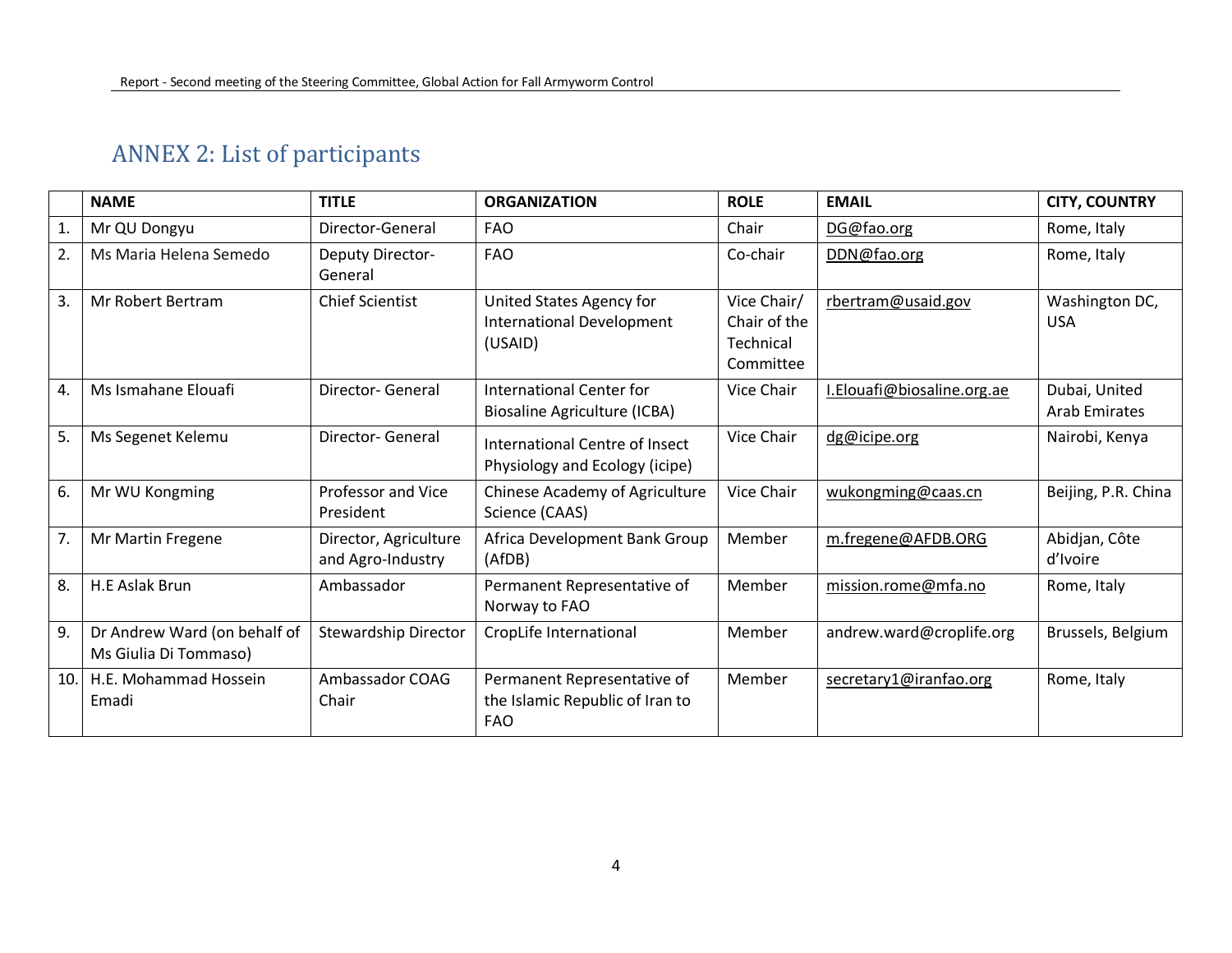| 11  | Mr Fernando Hercos Valicente                                       | Senior Scientist,<br>Embrapa Maize and<br>Sorghum | Brazilian Agricultural Research<br>Corporation (EMBRAPA)                                                          | Member      | fernando.valicente@embrap<br>a.br                        | Brasília, Brazil       |
|-----|--------------------------------------------------------------------|---------------------------------------------------|-------------------------------------------------------------------------------------------------------------------|-------------|----------------------------------------------------------|------------------------|
| 12. | Mr Hanns-Achim Krebs                                               | Senior Policy Officer                             | Directorate-General for<br>International Cooperation and<br>Development (DG DEVCO),<br><b>European Commission</b> | <b>TBC</b>  | Hanns-<br>Achim.KREBS@ec.europa.eu                       | Brussels, Belgium      |
| 13. | Mr Martin Kropff                                                   | Director-General                                  | International Maize and Wheat<br>Improvement Center (CIMMYT)                                                      | Member      | M.KROPFF@cgiar.org                                       | Texcoco, Mexico        |
| 14. | Mr Neil Fourie (on behalf of<br>Ambassador Marie-Therese<br>Sarch) | First Secretary and<br>Agriculture Attaché        | Permanent Representation of<br>the United Kingdom to FAO                                                          | Member      | N-Fourie@dfid.gov.uk                                     | Rome, Italy            |
| 15. | H.E. Kip Tom                                                       | Ambassador                                        | United States Mission to the<br><b>United Nations Agencies</b>                                                    | Member      | USUNRome@State.Gov                                       | Rome, Italy            |
| 16. | Mr Keith Tyrell                                                    | <b>Executive Director</b>                         | <b>Pesticides Action Network UK</b>                                                                               | Member      | Keith@pan-uk.org                                         | Brighton, UK           |
| 17. | Ms Christiane Wolff                                                | Head, SPS section                                 | World Trade Organization<br>(WTO)                                                                                 | Member      | Christiane. Wolff@wto.org<br>CC: isabel.calderon@wto.org | Geneva,<br>Switzerland |
| 18. | Mr Bukar Tijani                                                    | <b>Assistant Director-</b><br>General             | <b>FAO</b>                                                                                                        | Secretariat | ADG-AG@fao.org                                           | Rome, Italy            |
| 19. | Mr Rémi Nono Womdim                                                | Deputy Director                                   | FAO, Plant Production and<br><b>Protection Division</b>                                                           | Secretariat | Remi.Nonowomdim@fao.or<br>g                              | Rome, Italy            |
| 20. | Mr XIA Jingyuan                                                    | Secretary                                         | International Plant Protection<br><b>Convention Secretariat</b>                                                   | Secretariat | Jingyuan. Xia@fao.org                                    | Rome, Italy            |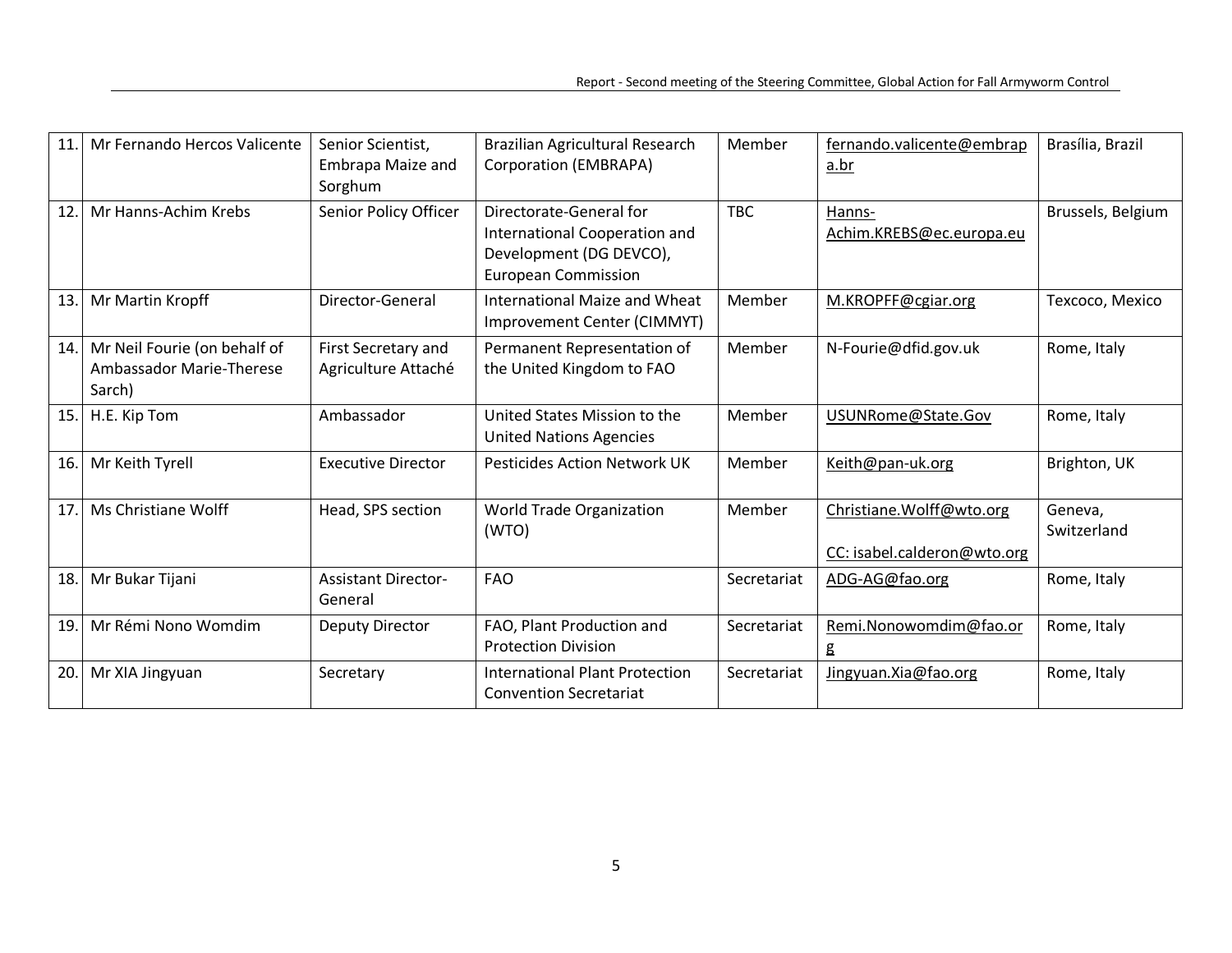| <b>OBSERVERS</b> |                         |                                         |               |             |                              |                              |
|------------------|-------------------------|-----------------------------------------|---------------|-------------|------------------------------|------------------------------|
| 21.              | Ms Regina Eddy          | Coordinator for FAW<br><b>Taskforce</b> | <b>USAID</b>  | Observer    | reddy@usaid.gov              | Washington DC,<br><b>USA</b> |
| 22               | Mr Gary Jahn            | Agricultural<br>development officer     | <b>USAID</b>  | Observer    | Gjahn@usaid.gov              | Washington DC,<br><b>USA</b> |
| 23.              | Ms Shavonn Whiten       | International<br>research advisor       | <b>USAID</b>  | Observer    | swhiten@usaid.gov            | Washington DC,<br><b>USA</b> |
| 24.              | Mr B.M. Prasanna        | Director of Maize<br>Program            | <b>CYMMIT</b> | Observer    | b.m.prasanna@cgiar.org       | Nairobi, Kenya               |
| 25.              | Mr William Berger       | Senior humanitarian<br>advisor          | US embassy    | Observer    | BergerWS@state.gov           | Rome, Italy                  |
| 26.              | Ms Isabel Calderon      | Economic affairs<br>advisor             | <b>WTO</b>    | Observer    | Isabel.calderon@WTO.org      | Geneva,<br>Switzerland       |
| 27               | Mr Godfrey Magwenzy     | Directeur de cabinet                    | <b>FAO</b>    | Observer    | Godfrey.Magwenzi@fao.org     | Rome, Italy                  |
| 28.              | Mr Qu Guangzhou         | Deputy directeur de<br>cabinet          | <b>FAO</b>    | Observer    | Qu.Guangzhou@fao.org         | Rome, Italy                  |
| 29.              | Mr Anping Ye            | Director, PST                           | <b>FAO</b>    | Observer    | Anping.Ye@fao.org            | Rome, Italy                  |
| 30.              | Ms Dina Rahman          | Investment support<br>officer           | <b>FAO</b>    | Observer    | Dina.Rahman@fao.org          | Rome, Italy                  |
| 31.              | Ms Xiaoruo Jiang        | Attache de cabinet                      | <b>FAO</b>    | Observer    | Xiaoruo.Jiang@fao.org        | Rome, Italy                  |
| 32               | Mr Frederic Castell     | <b>Technical adviser</b>                | <b>FAO</b>    | Observer    | Frederic.Castell@fao.org     | Rome, Italy                  |
| 33.              | Ms Gabriella Piacentini | Conference officer                      | <b>FAO</b>    | Observer    | Gabriella.Piacentini@fao.org | Rome, Italy                  |
| 34.              | Ms Verena Wilke         | Program officer                         | <b>FAO</b>    | Secretariat | Verena. Wilke@fao.org        | Rome, Italy                  |
| 35.              | Ms Svetlana Velmeskina  | Office assistant                        | <b>FAO</b>    | Secretariat | Svetlana. Velmeskina@fao.org | Rome, Italy                  |
| 36.              | Ms Elisabetta Tagliati  | <b>Chief Technical</b><br>Advisor       | <b>FAO</b>    | Secretariat | Elisabetta.Tagliati@fao.org  | Rome, Italy                  |
| 37.              | Mr Buyung Hadi          | Agricultural Officer                    | <b>FAO</b>    | Secretariat | Buyung.Hadi@fao.org          | Rome, Italy                  |